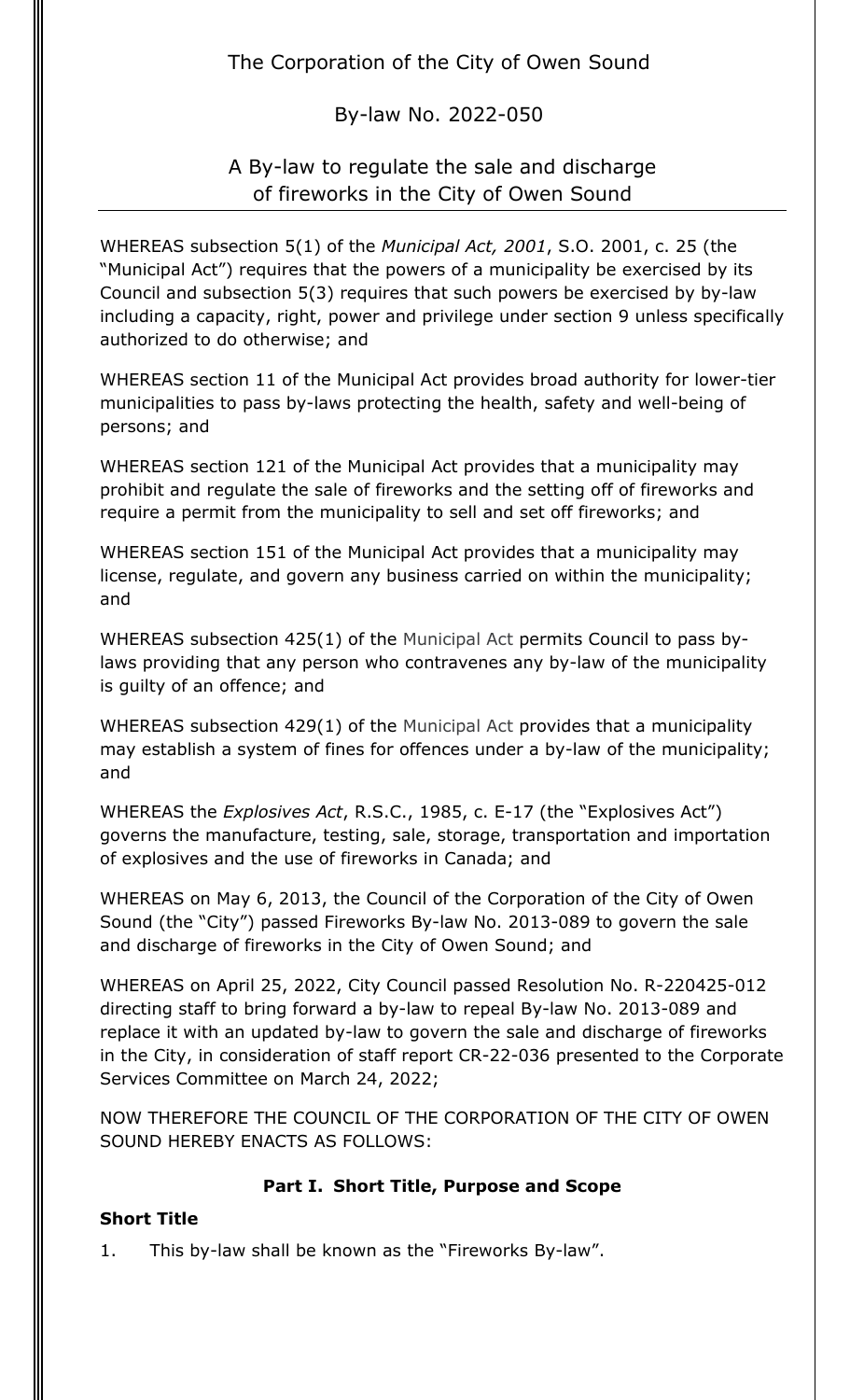#### **Purpose**

2. This by-law has been enacted to address issues of public safety and responsible use of fireworks to advance and maintain a high quality of life for City residents and visitors.

#### **Scope**

- 3. This by-law applies to all persons and fireworks vendors and all uses of fireworks in the City, except for the use of fireworks for:
	- a. occupational purposes by trained personnel following all applicable standards, act, and regulations; and
	- b. emergency warning or signaling purposes.

#### **Part II. Interpretation**

#### **Headings**

4. The division of this by-law into parts and the insertion of headings are for convenient reference only and shall not affect interpretation of the by-law.

#### **References to Applicable Law**

5. All references to applicable law are ambulatory and apply as amended from time to time.

#### **Definitions**

6. For the purposes of this by-law:

"City" means the Corporation of the City of Owen Sound or the geographic area of the City of Owen Sound as context requires;

"Council" means Council of the City;

"Explosives Act" means the *Explosives Act, R.S.C. 1985*, c. E-17;

"Fire Prevention and Protection Act" means the *Fire Prevention and Protection Act, 1997*, S.O. 1997, c. 4;

"Fireworks" means any chemical compound or preparation of explosive substance manufactured for the production of pyrotechnic effects, pyrotechnic signals or sound signals and includes low hazard fireworks, high hazard firework, low hazard flares, and high hazard flares and signals, as defined herein, but does not include Christmas crackers, caps for toy guns or sparklers;

"Fireworks Vendor" means any person, as defined herein, that sells or offers for sale fireworks from a permanent or temporary location;

"High Hazard Fireworks" means 'display fireworks' generally used for public recreation purposes, including rockets, serpents, shells, bombshells, skyrockets, torpedoes, Daygo bombs, tourbillions, maroons, large wheels, bouquets, barrages, bombardos, waterfalls, fountains, batteries, illuminations, set pieces, pigeons, firecrackers and any other like products described in Class 7, Division 2, Subdivision 2 of the Explosives Regulations under the Explosives Act;

"High Hazard Flares and Signals" means large distress signals, sound, pyrotechnic and smoke signals, railway track signals, distress and linethrowing rockets, salutes, theatrical effects, wildlife control devices and any other like products described in Class 7, Division 2, Subdivision 5 of the Explosives Regulations under the Explosives Act;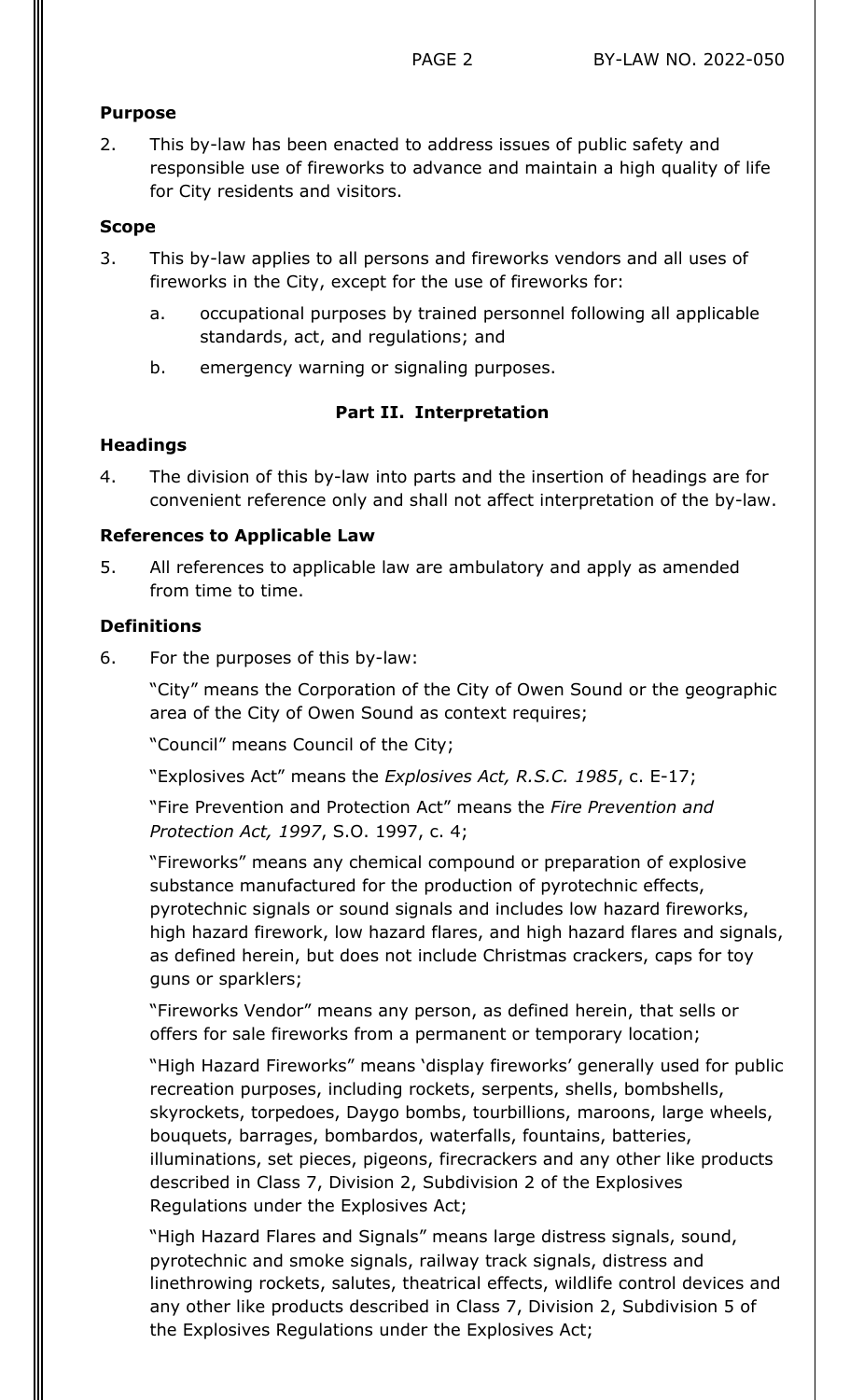"Low Hazard Fireworks" means and includes "consumer fireworks" and "family fireworks" generally used for personal recreation purposes which are relatively innocuous in themselves and are not liable to explode violently or all at once and shall include showers, golden rain, lawn lights, pinwheels, roman candles and volcanoes and other like products described in Class 7, Division 2, Subdivision 1of the Explosives Regulations under the Explosives Act;

"Low Hazard Flares" means highway flares, fuses and other small distress signals having practical use and other like products described in Class 7, Division 2, Subdivision 4 of the Explosives Regulations under the Explosives Act;

"Municipal Act" means the *Municipal A*ct, 2001*, SO 2001*, c 25;

"Officer" means and includes a Police Officer, City By-law Enforcement Officer, Fire Inspector, Fire Marshal, assistant to the Fire Marshal, and the Fire Chief, Fire Inspector or Fire Prevention Officer of Owen Sound Fire and Emergency Services*;*

"Occupant" means a person or persons over the age of eighteen years in possession or control of a property;

"Owner" means any registered owner, occupant, resident, lessee or tenant of residential dwelling and includes any person managing any residential building on behalf of the owner;

"Person" means an individual, firm, corporation, association or partnership and, for greater clarity, includes an owner and an occupant;

"Provincial Offences Act" means the *Provincial Offences Act,* R.S.O, 1990, c. P.33; and

"Use, Uses and Used," when referring to Fireworks, means and includes the lighting, discharge, setting off, ignition, detonation or otherwise causing the explosion, sound or pyrotechnic effect of a firework.

#### **Part III. Sale of Fireworks**

#### **General Provisions**

- 7. No person shall sell or offer for sale high hazard fireworks in the City.
- 8. No person shall sell or offer for sale low hazard fireworks and sparklers to any person less than 18 years of age.

#### **Premises of Fireworks Vendors**

- 9. Every fireworks vendor shall ensure that their premises, building, or location:
	- a. is subject to inspection by an officer;
	- b. has the required safety equipment and fire exits;
	- c. has the Fireworks Safety Guide, outlined in Schedule 'A' of this bylaw, posted where it can easily be viewed by the public; and
	- d. is situated at least eight (8) metres away from fuel or propane dispensing equipment.

#### **Fireworks Merchandising**

- 10. Every fireworks vendor shall comply with all the following provisions:
	- a. fireworks packaged as single units shall be inaccessible to the public;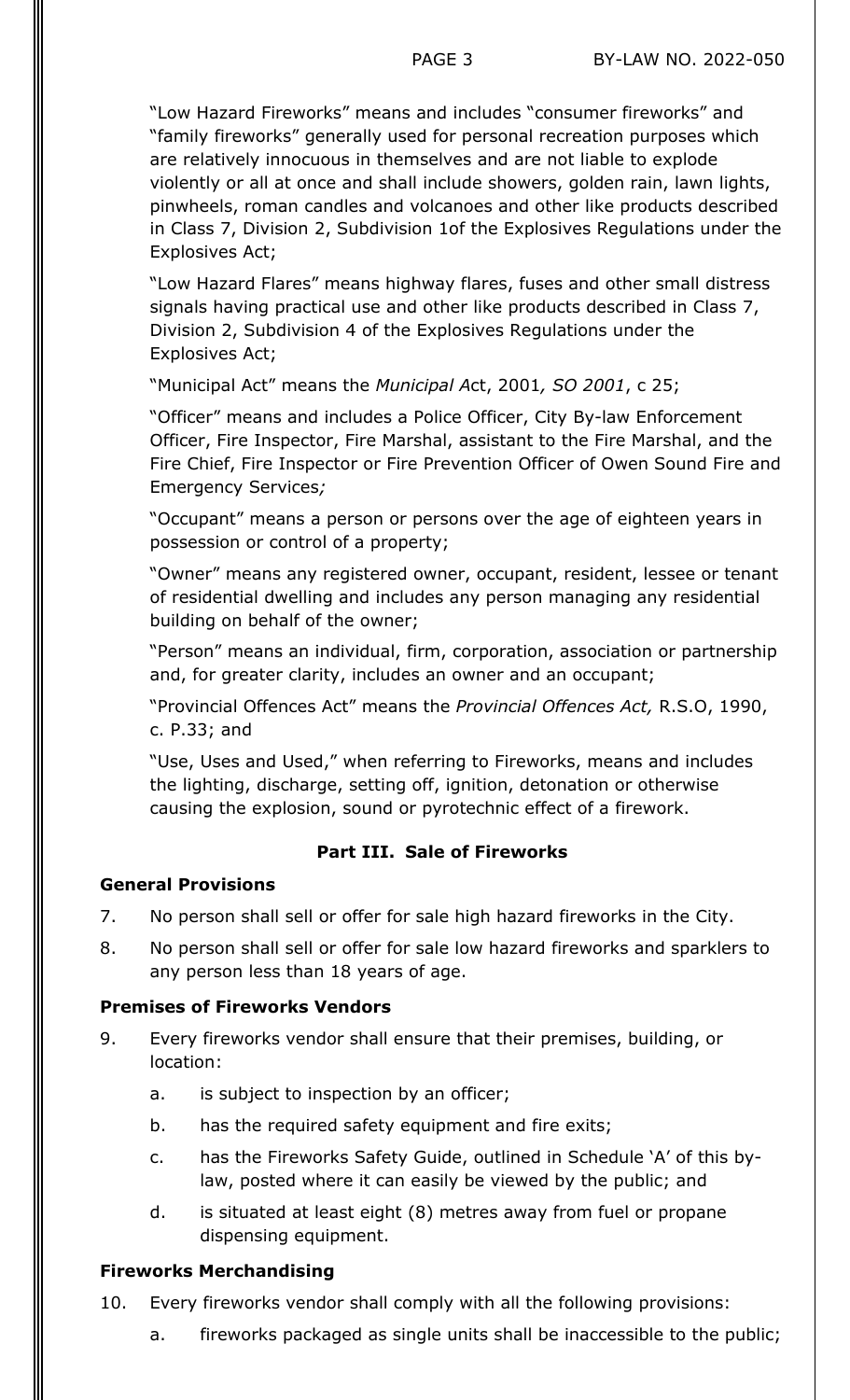- b. bundles or lots of fireworks shall not exceed twenty-five kilograms (25 kg) in gross weight; and
- c. all fireworks being offered for sale or stored on site shall comply with manufacturing, packaging, and storage provisions of the Explosives Act.

## **Part IV. Use of Fireworks**

## **Age Restriction**

11. No person under the age of eighteen (18) shall be permitted to handle or use fireworks in the City.

## **Prohibited Locations**

- 12. No person shall use fireworks in the City in the following areas;
	- a. on City or other public property at any time without the express written consent of the City or owner of the property;
	- b. within one hundred metres (100 m) of a hospital, nursing home or group home;
	- c. within one hundred metres (100 m) of a place where explosives, gasoline, or other highly flammable substances are commercially manufactured, stored or sold; and
	- d. the district where open air burning is prohibited by the City's Open Air Burning By-law.

## **Authorized Days and Times**

- 13. No person shall use low hazard fireworks on any occasion except the following:
	- a. between the hours of 19:00 (7:00 p.m.) and 23:00 (11:00 p.m.) on:
		- i. Victoria Day and three (3) calendar days before;
		- ii. Canada Day and the closest Friday and Saturday;
		- iii. Civic Holiday and three (3) calendar days before;
		- iv. Diwali;
		- v. Labour Day and three (3) calendar days before; and
	- b. between the hours of 19:00 (7:00 p.m.) on December 31 and 01:00 (1:00 a.m.) on January 1 immediately following.

### **Permits**

- 14. Owen Sound Fire and Emergency Services may, at their discretion, issue a permit that allows for the use of low hazard fireworks on private property on a day or time other than those authorized by this by-law, and every person shall obtain a permit before such use.
- 15. Fireworks permits which are issued:
	- a. are subject to the fee outlined in the City's Fees and Charges By-law;
	- b. are not transferable; and
	- c. may require a site inspection by Owen Sound Fire and Emergency Services staff to assess safety.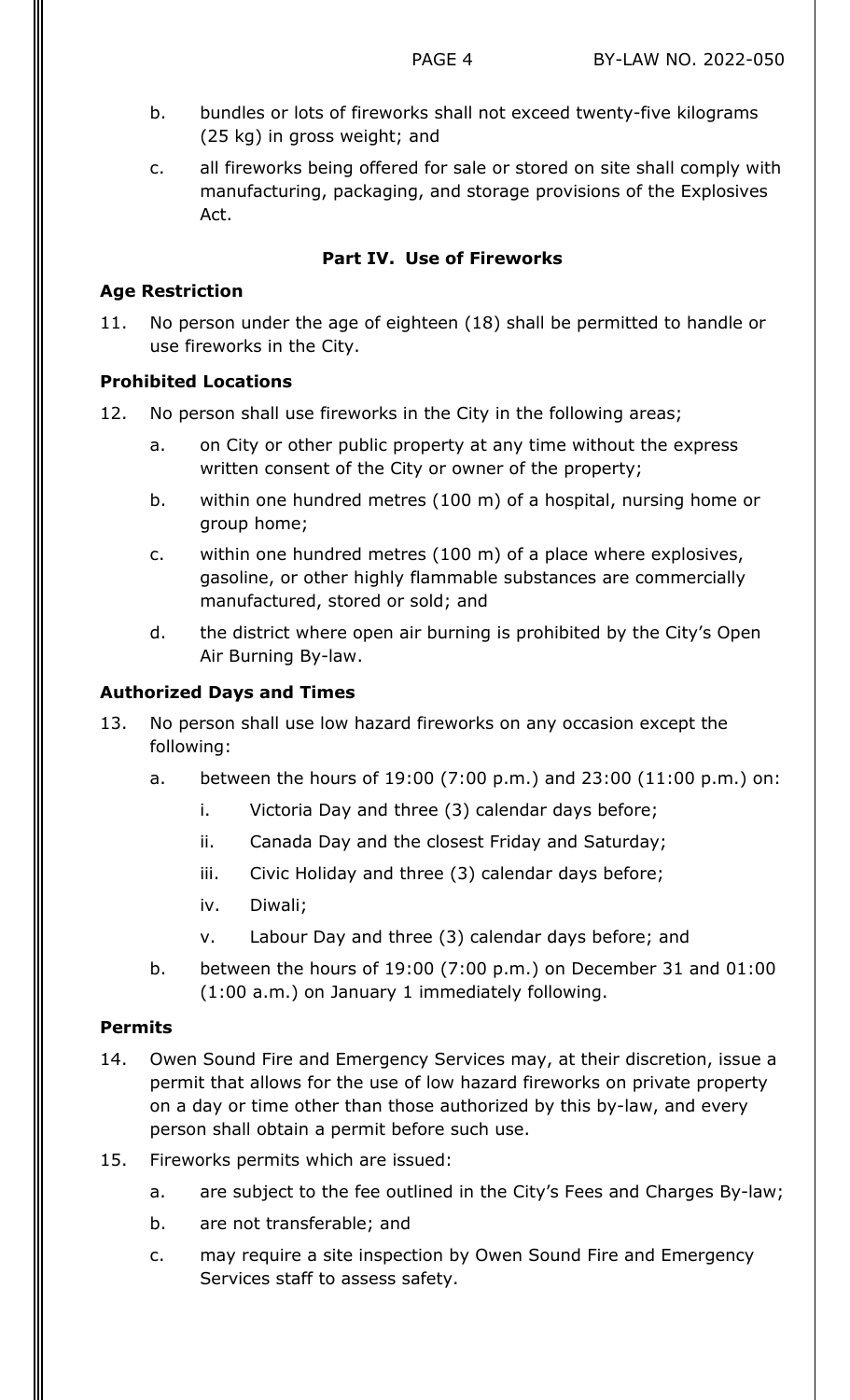### **High Hazard Fireworks**

- 16. No person shall use high hazard fireworks or high hazard flares and signals in the City without:
	- a. complying with all requirements of the Explosives Act and any other act or regulation;
	- b. providing a certificate of insurance to the satisfaction of the City;
	- c. ensuring a review of the proposed use is undertaken by Owen Sound Fire and Emergency Services staff; and
	- d. receiving an exemption to this by-law, which exemption shall be granted by Council by resolution or by-law.

## **Exemptions by Council**

- 17. Council may, at their discretion, provide an exemption by resolution or bylaw to any provision of this by-law, subject to any conditions Council may see fit to impose, including but not limited to, requiring liability insurance naming the City as an additional insured.
- 18. Where an exemption to this by-law has been granted by Council, breach of any of the terms or conditions of the exemption may, at the discretion of an officer, render the exemption null and void.

## **Safety Guidelines**

- 19. Every person shall adhere to the Fireworks Safety Guide, outlined in Schedule 'A' of this by-law, when using fireworks in the City.
- 20. Every person shall immediately dispose of fireworks that fail to discharge in a safe manner having regard to:
	- a. the instructions or guidelines provided by the manufacturer; and
	- b. proper fireworks handling procedures, including those contained in the Fireworks Safety Guide, outlined in Schedule 'A' of this by-law.
- 21. No person shall use fireworks in the City except in accordance with this bylaw and the Explosives Regulations of the Explosives Act.

## **Part V. Enforcement and Penalty**

### **Enforcement**

- 22. This by-law shall be enforced by an officer as defined in this by-law.
- 23. Any officer may enter private property at any time for the purpose of upholding the provisions of this by-law.

### **Penalty**

24. Any person, owner, occupant, organization or business who contravenes the provisions of this by-law is guilty of an offence and, upon conviction, is subject to the penalty set out in the Provincial Offences Act.

## **Part VI. Conflict and Transition**

## **Conflict**

25. Where a provision of this by-law respecting the keeping and manufacturing of explosives is inconsistent with a provision of Part IV of the Fire Prevention and Protection Act, the provision that is the most restrictive shall prevail.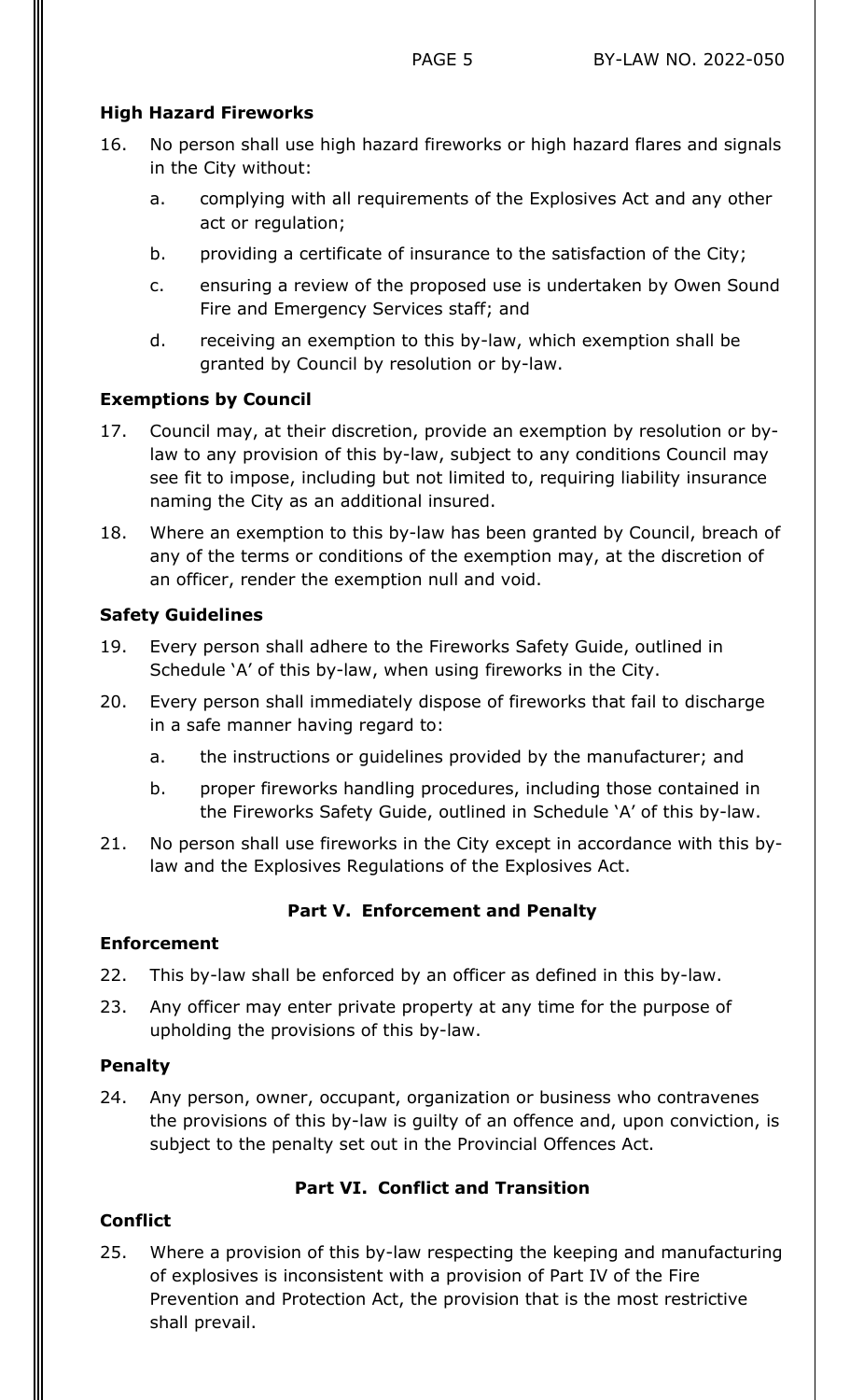26. Where a provision of this by-law is inconsistent with the Explosives Act or the Municipal Act, their regulations, or any other act or regulations, the provision of the act or regulation shall prevail.

#### **Terms Severable**

27. The terms and provisions of this by-law shall be severable and should any term or provision be found by a court of competent jurisdiction to be legally unenforceable, inoperative or invalid, the remainder of the by-law shall remain in full force and effect.

#### **Repeal**

28. By-law No. 2013-089 is hereby repealed.

#### **Enactment**

29. This by-law shall come into full force and effect on the date it is passed at which time all by-laws, policies and resolutions that are inconsistent with the provisions of this by-law are hereby repealed insofar as it is necessary to give effect to the provisions of this by-law.

FINALLY PASSED AND ENACTED this 9<sup>th</sup> day of May 2022.

Signature on file

Mayor Ian C. Boddy

Signature on file Briana M. Bloomfield, City Clerk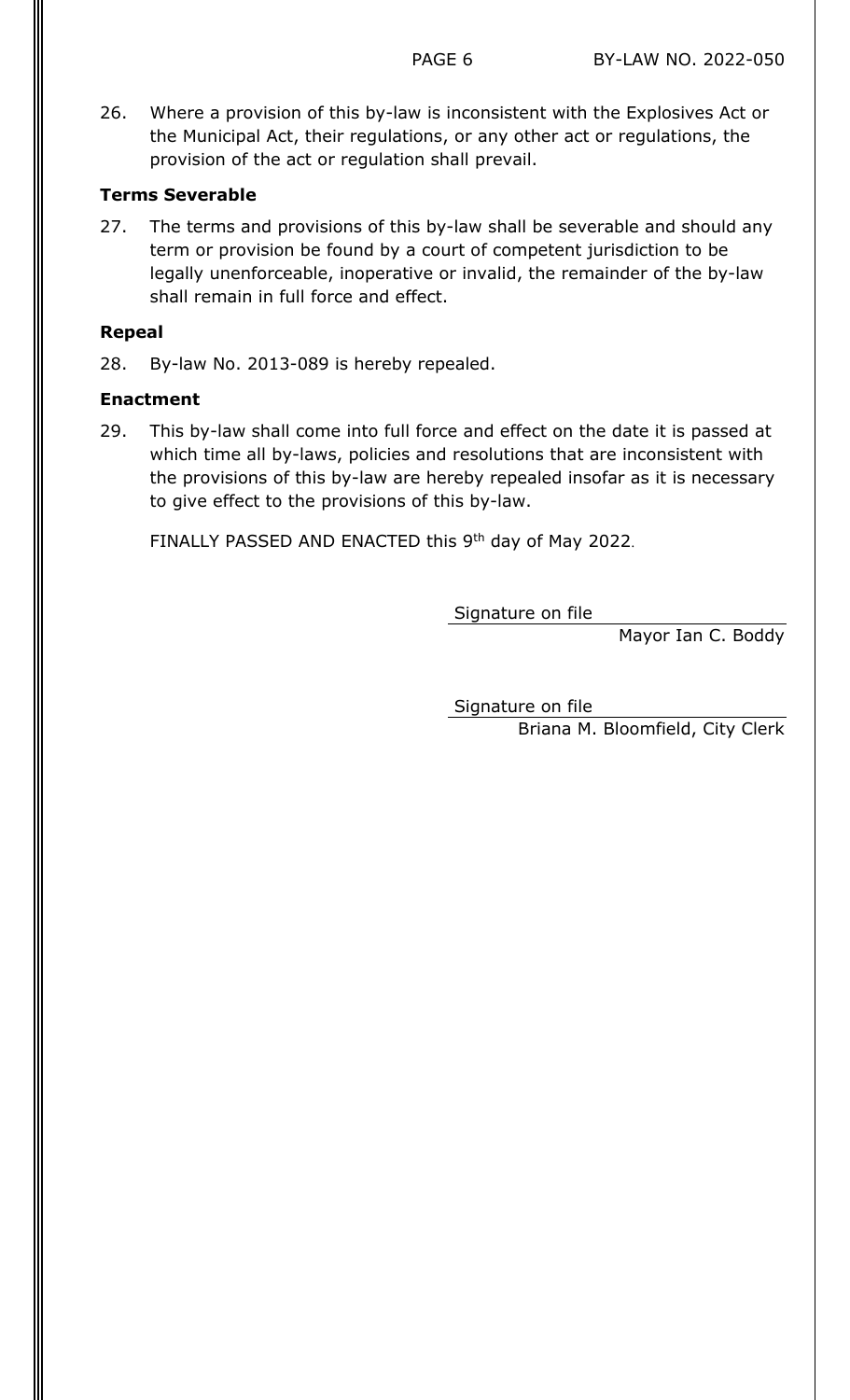## **Schedule A to By-law No. 2022-050 Fireworks Safety Guide**

#### **Clearly post this guide where fireworks are sold**

For details consult Owen Sound Fire and Emergency Services or the City's Fireworks By-law.

#### **Use and Sale of Fireworks in the City**

- Vendors may not sell or offer for sale fireworks to anyone under the age of 18.
- Do not use "High Hazard" fireworks for public displays in the City.
- Do not use "Low Hazard" personal, recreational fireworks except:
	- o on private property, outside the restricted Open Air Burning District and 100 meters away from a hospital, nursing home, group home, or business which sells fireworks, gas or flammable substances; and
	- $\circ$  between 7:00 pm and 11:00 pm on approved days for celebrating Victoria Day, Diwali, Canada Day, Civic Holiday or Labour Day or between 7:00 pm and 1:00 am on New Years Eve.
- Anyone who uses fireworks must follow the Fireworks Safety guidelines outlined below.
- All fireworks vendor's premises are subject to inspection by an officer of the City to ensure conformity to the Fireworks By-law.

### **Fireworks Permits**

If you wish to use "Low Hazard" fireworks for personal, recreational use at a time or location not allowed by the Fireworks By-law:

- Apply for a permit from Owen Sound Fire and Emergency Services.
- Fireworks permits require the payment of a fee, are not transferable, and may require a safety inspection.
- The holder of a fireworks permit must comply with the provisions of the Fireworks By-law, any other by-laws, and any other applicable laws or regulations.

#### **Fireworks Safety**

• Understand and follow all laws, regulations, by-laws, instructions, and warnings.

### **Before Using Fireworks**

- Store unused fireworks in a closed box away from the firework being lit.
- Do not smoke around fireworks.
- Ensure children are supervised at all times.
- Do not use fireworks when impaired by alcohol or drugs.